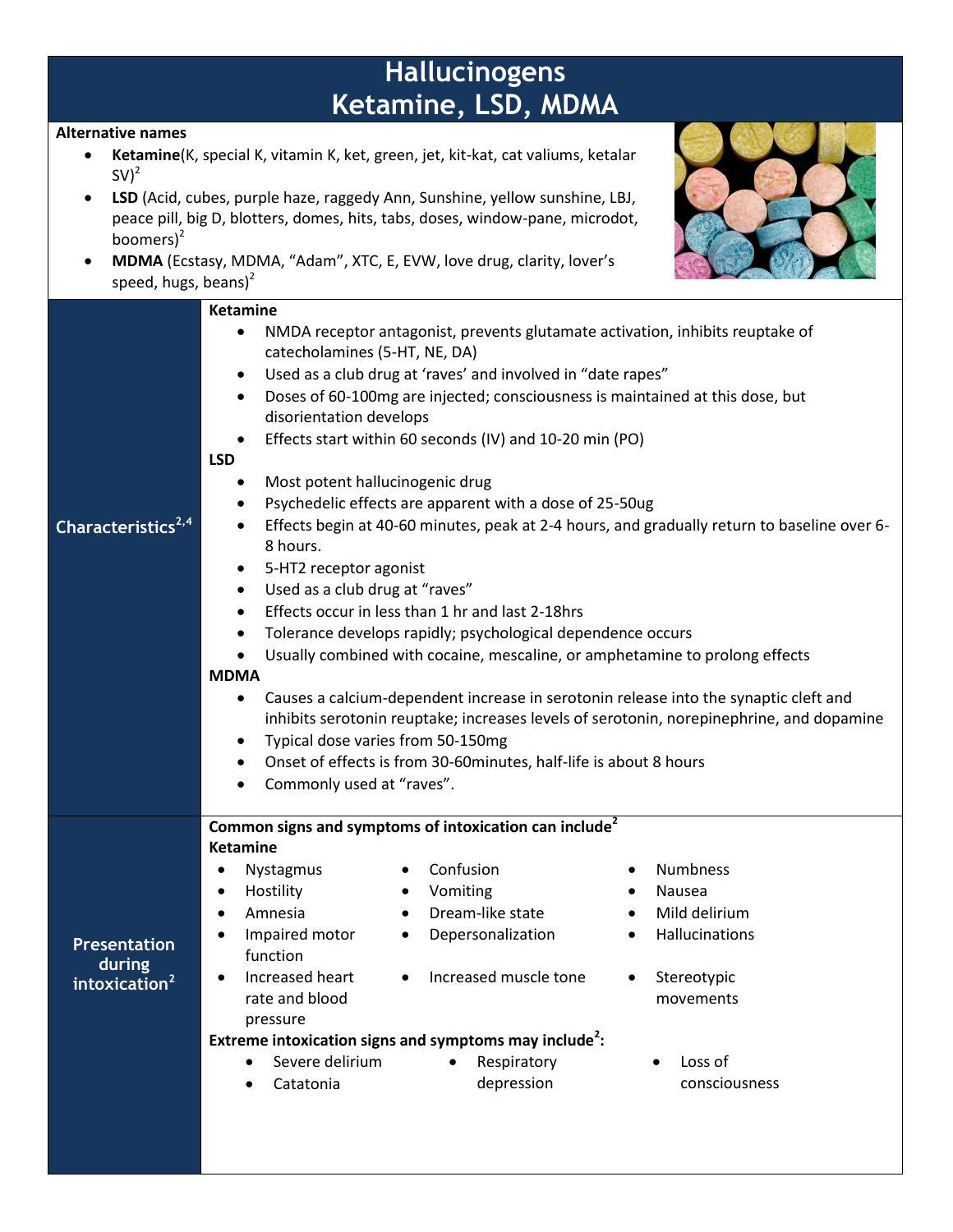| <b>Presentation</b><br>during<br>intoxication<br>(Continued) | LSD:<br>Mydriasis<br>Nausea<br>Loss of appetite<br>$\bullet$<br>$\bullet$<br>Muscle tension<br>Hyperthermia<br>Hypertension<br>$\bullet$<br>$\bullet$<br>٠<br><b>Numbness</b><br>Weakness<br>Tremors<br>$\bullet$<br><b>Visual hallucinations</b><br>Irrational behaviour<br>Agitation<br>$\bullet$<br>Psychotic reactions<br>Dysphoria<br>Panic<br>$\bullet$<br><b>MDMA</b><br>Wakefulness<br>Increased energy<br>Heightened tactile sensations<br>$\bullet$<br>٠<br>Depersonalization<br>Salivation<br>Mydriasis<br>$\bullet$<br>Derealization<br>Trismus<br>Nausea<br>$\bullet$<br>$\bullet$<br>$\bullet$<br>Headache<br>Restless legs<br><b>Blurred vision</b><br>$\bullet$<br>٠<br>Increased endurance<br>Suppressed appetite<br>Thirst<br>$\bullet$<br>$\bullet$<br>and sexual arousal<br>Impaired memory and<br>Seizures<br>$\bullet$<br>$\bullet$<br>learning<br>Hyperthermia<br><b>Bruxism</b><br>$\bullet$<br>$\bullet$<br>Creates feelings of<br>Urinary retention<br>Dry mouth<br>٠<br>$\bullet$<br>euphoria and well-<br>being                                                                       |
|--------------------------------------------------------------|-------------------------------------------------------------------------------------------------------------------------------------------------------------------------------------------------------------------------------------------------------------------------------------------------------------------------------------------------------------------------------------------------------------------------------------------------------------------------------------------------------------------------------------------------------------------------------------------------------------------------------------------------------------------------------------------------------------------------------------------------------------------------------------------------------------------------------------------------------------------------------------------------------------------------------------------------------------------------------------------------------------------------------------------------------------------------------------------------------------------|
| <b>Monitoring and</b><br>support during<br>intoxication      | Ketamine $3$<br>Presentations are short lived and require symptomatic relief and observation<br>$\bullet$<br>Low lighting and stimulation should be provided<br>$\bullet$<br>Levels of patient anxiety should be closely monitored<br>$\bullet$<br><b>LSD</b><br>Monitor vital signs <sup>8</sup><br>$\bullet$<br>Monitor mental status<br>$\bullet$<br>Ensure a low stimuli environment<br>$\bullet$<br>Provide reassurance as symptoms subside<br>$\bullet$<br><b>MDMA</b><br>Monitor vital signs (including temperature) <sup>8</sup><br>$\bullet$<br><b>Monitor mental status</b><br>$\bullet$<br>Monitor for seizures<br>$\bullet$<br>Monitor for jaundice <sup>3</sup><br>Ensure a low stimuli environment<br>$\bullet$<br>Provide reassurance as symptoms subside <sup>3</sup><br>$\bullet$<br>If hyperthermia occurs, admit to an intensive care unit for intensive support of<br>cardiovascular, respiratory and renal systems <sup>3</sup><br>After effects of MDMA may include; <sup>2</sup><br>anorexia<br>drowsiness<br>muscle aches<br>generalized fatigue<br>irritability<br>anxiety<br>depression |
| Withdrawal<br>presentation                                   | Ketamine (withdrawal symptoms usually last 4-6 days and include)<br>Cravings<br>Poor appetite<br>Fatigue<br>Chills                                                                                                                                                                                                                                                                                                                                                                                                                                                                                                                                                                                                                                                                                                                                                                                                                                                                                                                                                                                                |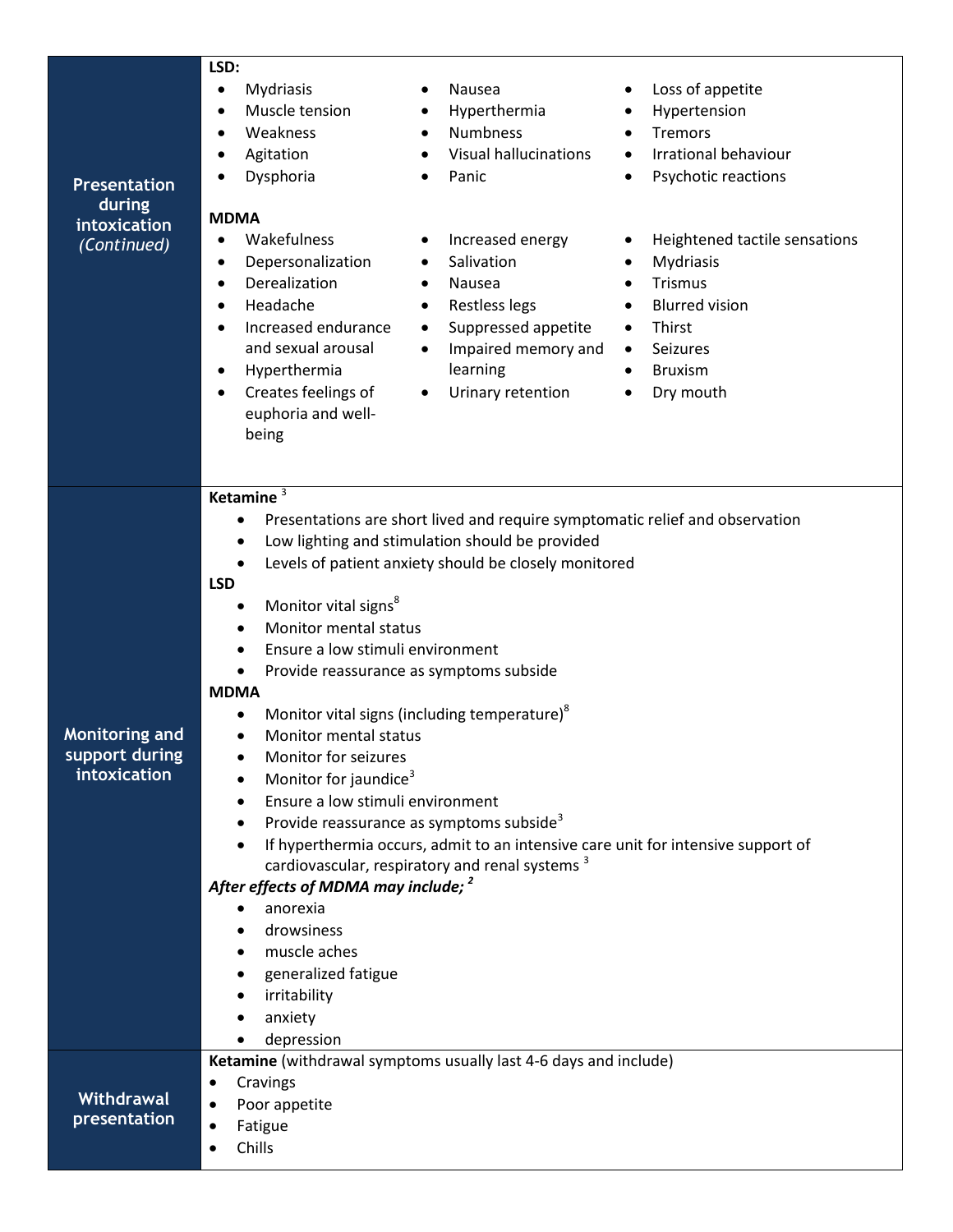|                                          | Restlessness<br>$\bullet$                                                                                                                                                                          |
|------------------------------------------|----------------------------------------------------------------------------------------------------------------------------------------------------------------------------------------------------|
|                                          | Anxiety<br>$\bullet$                                                                                                                                                                               |
| Withdrawal                               | Tachycardia <sup>5</sup><br>$\bullet$                                                                                                                                                              |
| <b>presentation</b><br>(Continued)       | <b>LSD</b>                                                                                                                                                                                         |
|                                          | Frequent repeated use of psychedelic drugs is unusual, and thus tolerance is not commonly<br>$\bullet$                                                                                             |
|                                          | seen. Tolerance may develop to the behavioural effects of LSD after three or four daily doses,                                                                                                     |
|                                          | but no withdrawal syndrome has been observed <sup>4</sup>                                                                                                                                          |
|                                          | <b>MDMA</b>                                                                                                                                                                                        |
|                                          | Withdrawal is marked by a mood "offset" characterized by depression lasting up to several                                                                                                          |
|                                          | weeks <sup>6</sup>                                                                                                                                                                                 |
|                                          | Increased agitation has also been reported during periods of abstinence in chronic MDMA<br>users <sup>6</sup> .                                                                                    |
|                                          | <b>Monitor</b>                                                                                                                                                                                     |
|                                          | Vital signs<br>٠                                                                                                                                                                                   |
|                                          | Mental status<br>$\bullet$                                                                                                                                                                         |
|                                          | Seizure risk<br>$\bullet$                                                                                                                                                                          |
|                                          | Hydration<br>$\bullet$                                                                                                                                                                             |
| Monitoring and                           | Possible serotonin syndrome<br>$\bullet$                                                                                                                                                           |
| support during                           | <b>Interventions</b>                                                                                                                                                                               |
| withdrawal <sup>8</sup>                  | Suicide precautions may be necessary<br>٠                                                                                                                                                          |
|                                          | Use calming techniques, reassurance and supportive measures<br>٠                                                                                                                                   |
|                                          | Benzodiazepines have been used for severe agitation and seizure prevention.<br>$\bullet$                                                                                                           |
|                                          | High potency antipsychotics have been used for psychotic symptoms<br>$\bullet$                                                                                                                     |
|                                          | Antidepressants have been used to treat depression following withdrawal, and to decrease                                                                                                           |
|                                          | cravings.                                                                                                                                                                                          |
|                                          | <b>Ketamine</b>                                                                                                                                                                                    |
|                                          | Synthetic ketamine has been linked with serious urinary tract infections and bladder-control<br>problems <sup>2</sup>                                                                              |
|                                          | <b>LSD</b>                                                                                                                                                                                         |
|                                          | Psychotic reactions can last several days. Flashbacks may occur without drug being taken <sup>2</sup><br>$\bullet$                                                                                 |
|                                          | <b>MDMA</b>                                                                                                                                                                                        |
| <b>Potential</b><br><b>Complications</b> | Severe physical reactions of MDMA include ischemic stroke, fatal brain hemorrhage, and                                                                                                             |
|                                          | coma. Excessive physical activity may result in disseminated intravascular coagulation,                                                                                                            |
|                                          | rhabdomyolysis, acute renal and hepatic failure and multiple organ failure. <sup>2</sup>                                                                                                           |
|                                          | MDMA has also been associated with hyperthermia and hyponatremia (water intoxication).<br>$\bullet$                                                                                                |
|                                          | Hyperthermia can become life threatening and is usually accompanied by seizures,                                                                                                                   |
|                                          | disseminated intravascular coagulation, rhabdomyolysis, and renal and liver impairment <sup>3</sup>                                                                                                |
|                                          | Hyponatremia is marked by features of confusion, reduced consciousness, and in some cases<br>$\bullet$                                                                                             |
|                                          | seizures or convulsions. Symptoms generally resolved as sodium levels are normalized, with                                                                                                         |
|                                          | full recovery achieved within a few days. <sup>3</sup>                                                                                                                                             |
|                                          | Liver damage can occur shortly after ingestion of ecstasy. Most reported cases resolve<br>$\bullet$<br>spontaneously over weeks to months, but a minority progress to full liver failure requiring |
|                                          | transplantation <sup>3</sup>                                                                                                                                                                       |
| <b>Notable Drug</b>                      | <b>LSD and antidepressants</b>                                                                                                                                                                     |
| interactions                             | Grand mal seizures have been reported with SSRIs <sup>2</sup>                                                                                                                                      |
|                                          | Recurrence or worsening of flashbacks have been reported with SSRIs <sup>2</sup>                                                                                                                   |
|                                          | MDA/MDMA and antidepressants                                                                                                                                                                       |
|                                          | Diminished pharmacological effects of MDMA have been reported <sup>2</sup><br>$\bullet$                                                                                                            |
|                                          | Serotonin syndrome and hypertensive crises have been reported in combination with<br>٠                                                                                                             |
|                                          | MAOIs <sup>2</sup>                                                                                                                                                                                 |
| <b>Psychiatric</b>                       | In the weeks and months after stopping use, a small percentage of people may experience<br>$\bullet$                                                                                               |
| effects                                  | "flashbacks" in which they briefly relive past episodes of drug use. Psychotic symptoms                                                                                                            |